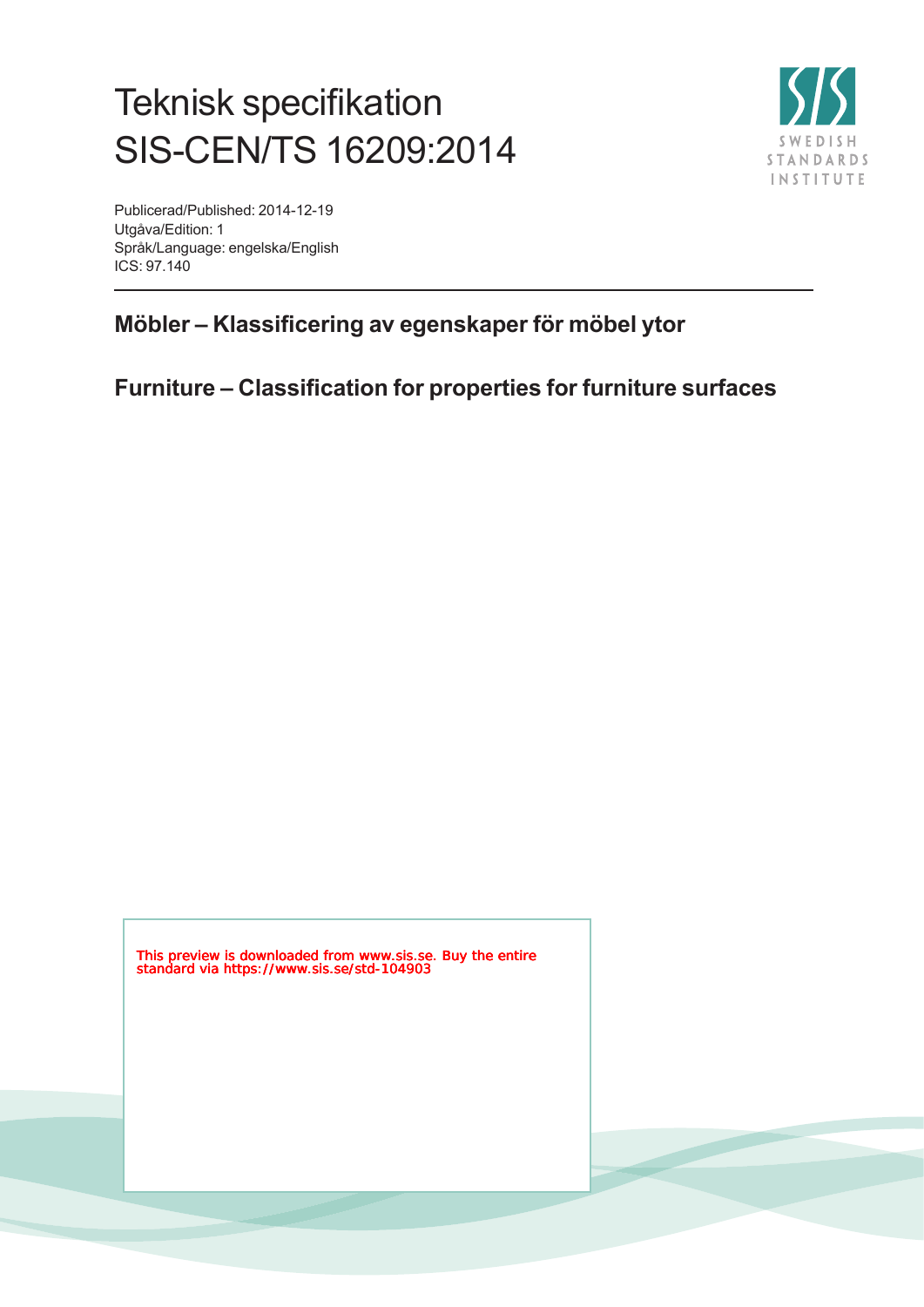## Standarder får världen att fungera

*SIS (Swedish Standards Institute) är en fristående ideell förening med medlemmar från både privat och offentlig sektor. Vi är en del av det europeiska och globala nätverk som utarbetar internationella standarder. Standarder är dokumenterad kunskap utvecklad av framstående aktörer inom industri, näringsliv och samhälle och befrämjar handel över gränser, bidrar till att processer och produkter blir säkrare samt effektiviserar din verksamhet.* 

#### **Delta och påverka**

Som medlem i SIS har du möjlighet att påverka framtida standarder inom ditt område på nationell, europeisk och global nivå. Du får samtidigt tillgång till tidig information om utvecklingen inom din bransch.

#### **Ta del av det färdiga arbetet**

Vi erbjuder våra kunder allt som rör standarder och deras tillämpning. Hos oss kan du köpa alla publikationer du behöver – allt från enskilda standarder, tekniska rapporter och standardpaket till handböcker och onlinetjänster. Genom vår webbtjänst e-nav får du tillgång till ett lättnavigerat bibliotek där alla standarder som är aktuella för ditt företag finns tillgängliga. Standarder och handböcker är källor till kunskap. Vi säljer dem.

#### **Utveckla din kompetens och lyckas bättre i ditt arbete**

Hos SIS kan du gå öppna eller företagsinterna utbildningar kring innehåll och tillämpning av standarder. Genom vår närhet till den internationella utvecklingen och ISO får du rätt kunskap i rätt tid, direkt från källan. Med vår kunskap om standarders möjligheter hjälper vi våra kunder att skapa verklig nytta och lönsamhet i sina verksamheter.

**Vill du veta mer om SIS eller hur standarder kan effektivisera din verksamhet är du välkommen in på www.sis.se eller ta kontakt med oss på tel 08-555 523 00.**

## Standards make the world go round

*SIS (Swedish Standards Institute) is an independent non-profit organisation with members from both the private and public sectors. We are part of the European and global network that draws up international standards. Standards consist of documented knowledge developed by prominent actors within the industry, business world and society. They promote cross-border trade, they help to make processes and products safer and they streamline your organisation.*

#### **Take part and have influence**

As a member of SIS you will have the possibility to participate in standardization activities on national, European and global level. The membership in SIS will give you the opportunity to influence future standards and gain access to early stage information about developments within your field.

#### **Get to know the finished work**

We offer our customers everything in connection with standards and their application. You can purchase all the publications you need from us - everything from individual standards, technical reports and standard packages through to manuals and online services. Our web service e-nav gives you access to an easy-to-navigate library where all standards that are relevant to your company are available. Standards and manuals are sources of knowledge. We sell them.

#### **Increase understanding and improve perception**

With SIS you can undergo either shared or in-house training in the content and application of standards. Thanks to our proximity to international development and ISO you receive the right knowledge at the right time, direct from the source. With our knowledge about the potential of standards, we assist our customers in creating tangible benefit and profitability in their organisations.

**If you want to know more about SIS, or how standards can streamline your organisation, please visit www.sis.se or contact us on phone +46 (0)8-555 523 00**



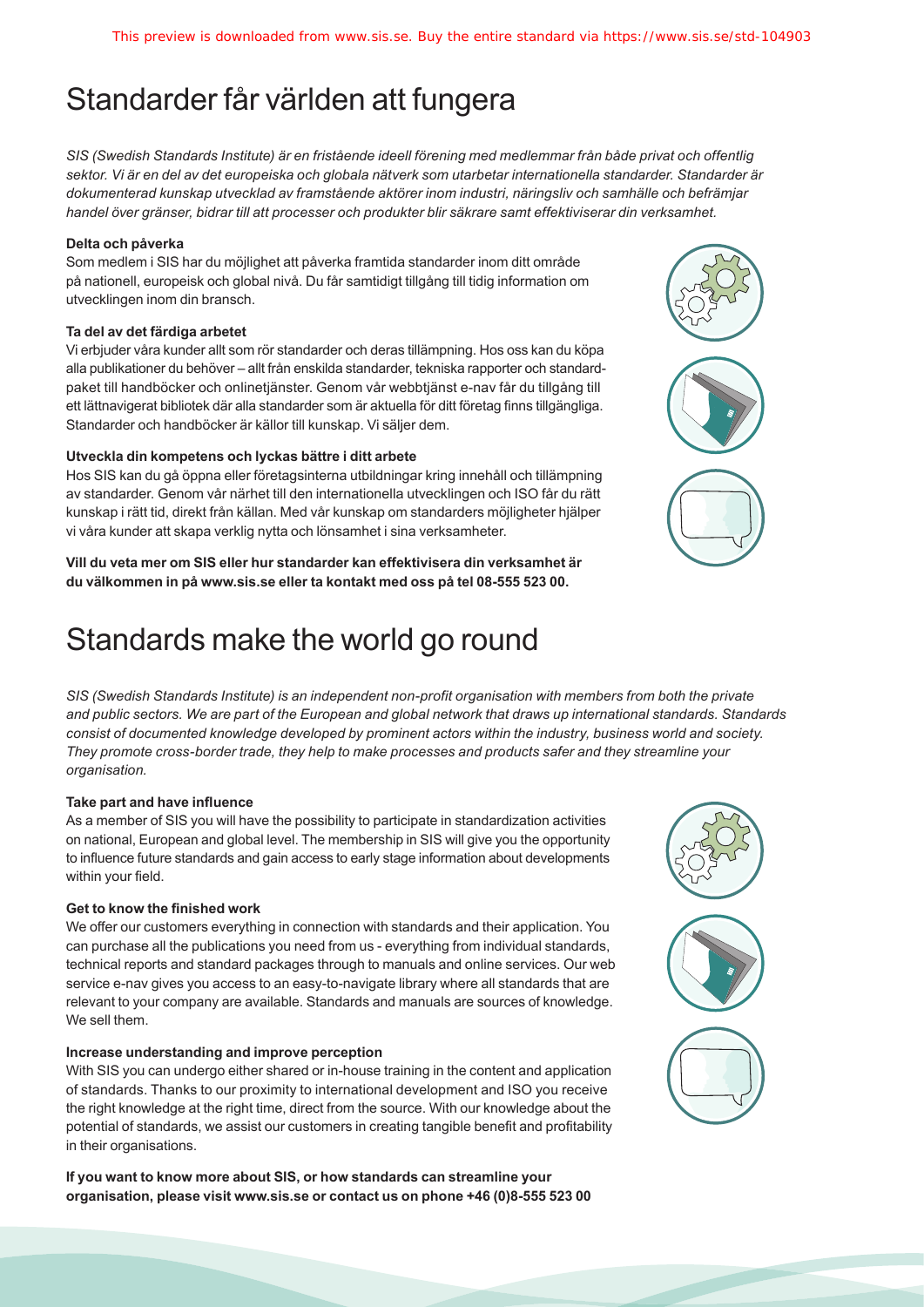Denna tekniska specifikation är inte en svensk standard. Detta dokument innehåller den engelska språkversionen av CEN/TS 16209:2011.

This Technical Specification is not a Swedish Standard. This document contains the English version of CEN/TS 16209:2011.

© Copyright/Upphovsrätten till denna produkt tillhör SIS, Swedish Standards Institute, Stockholm, Sverige. Användningen av denna produkt regleras av slutanvändarlicensen som återfinns i denna produkt, se standardens sista sidor.

© Copyright SIS, Swedish Standards Institute, Stockholm, Sweden. All rights reserved. The use of this product is governed by the end-user licence for this product. You will find the licence in the end of this document.

*Upplysningar om sakinnehållet i detta dokument lämnas av SIS, Swedish Standards Institute, telefon 08-555 520 00. Standarder kan beställas hos SIS Förlag AB som även lämnar allmänna upplysningar om nationell och internationell standard.*

*Information about the content of this document is available from the SIS. Swedish Standards Institute. telephone +46 8 555 520 00. Standards may be ordered from SIS Förlag AB, who can also provide general information about national and international standards.*

Dokumentet är framtaget av kommittén för Möbler, SIS/TK 391.

Har du synpunkter på innehållet i det här dokumentet, vill du delta i ett kommande revideringsarbete eller vara med och ta fram standarder inom området? Gå in på www.sis.se - där hittar du mer information.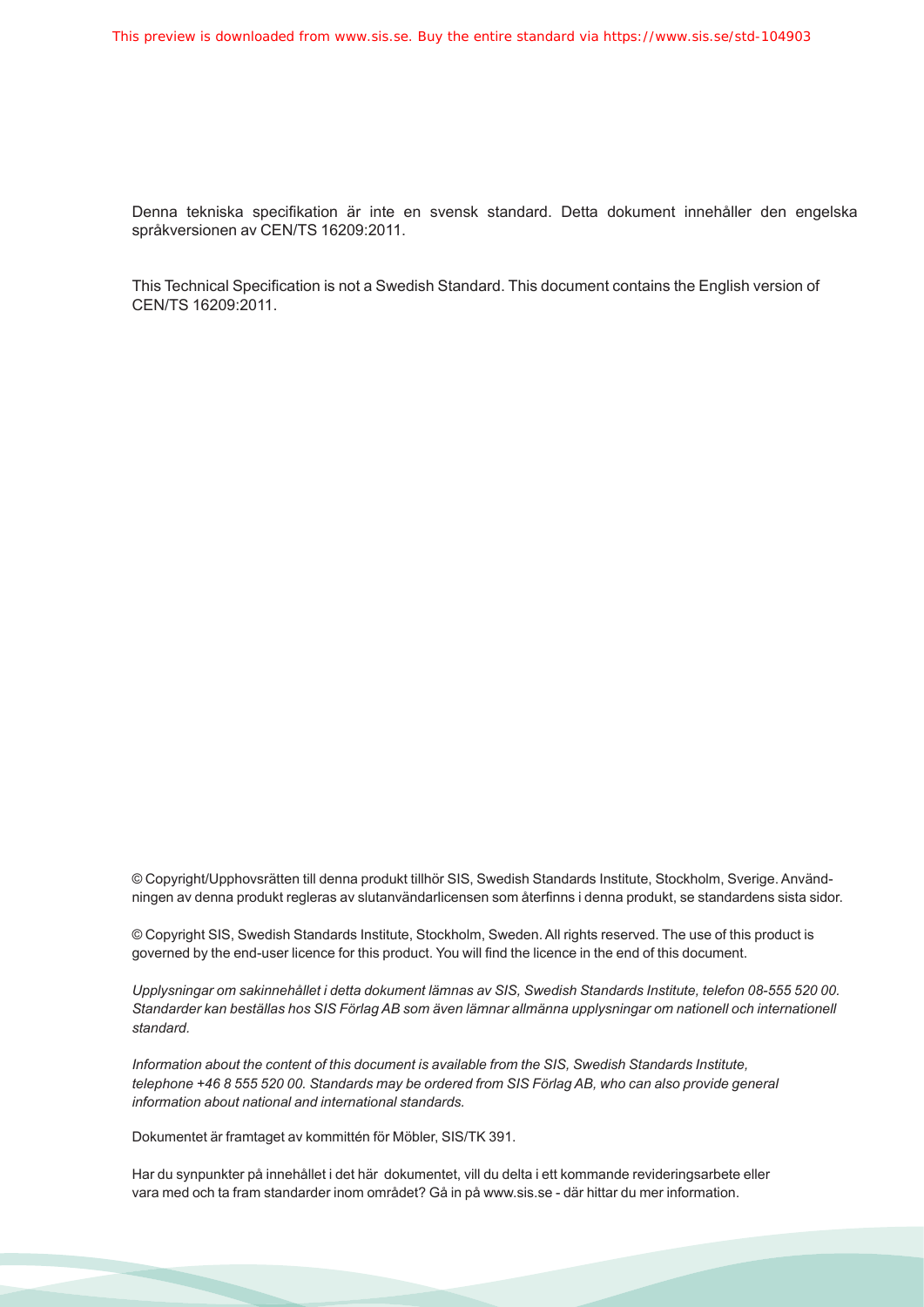This preview is downloaded from www.sis.se. Buy the entire standard via https://www.sis.se/std-104903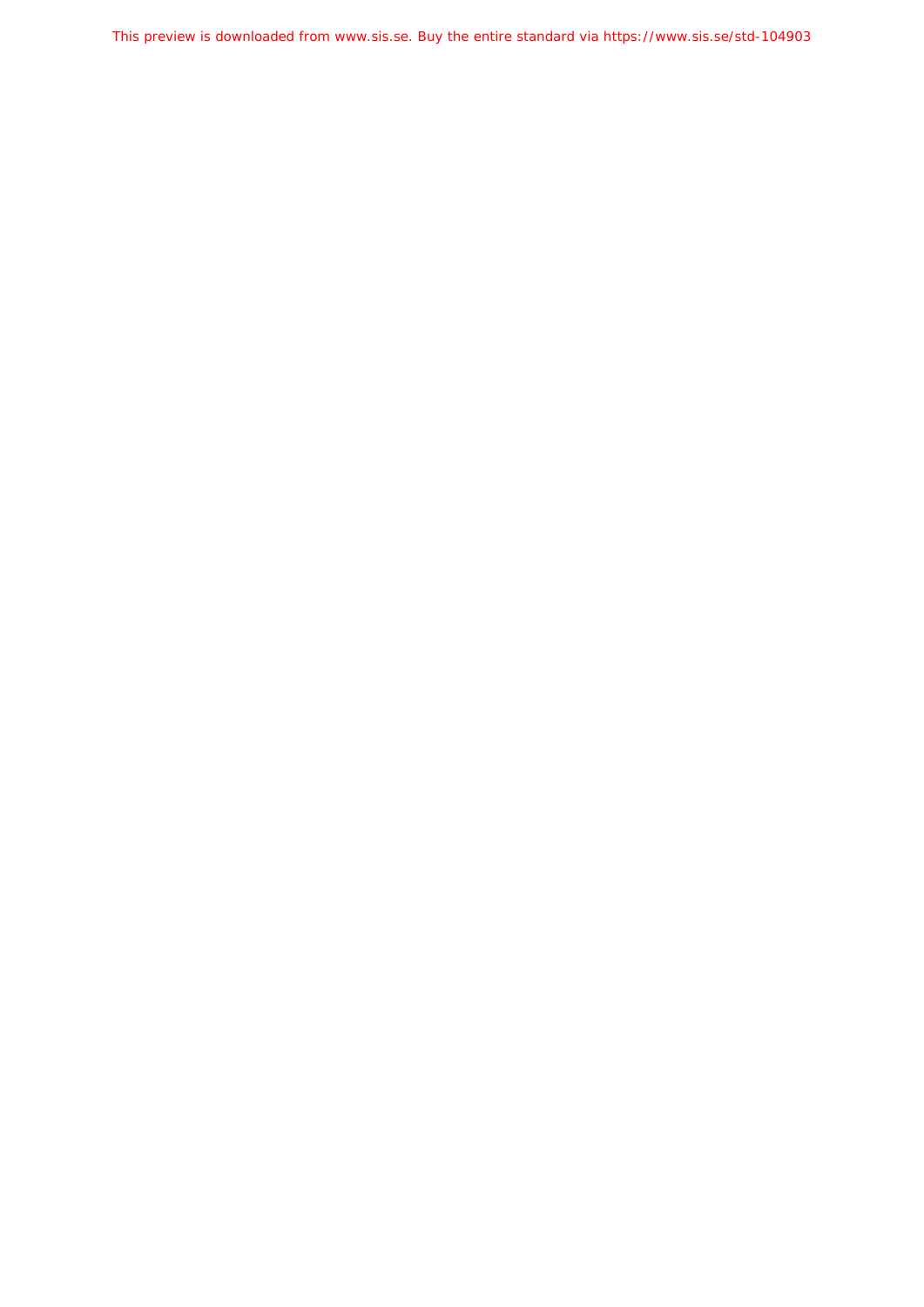## TECHNICAL SPECIFICATION SPÉCIFICATION TECHNIQUE TECHNISCHE SPEZIFIKATION

## **CEN/TS 16209**

June 2011

ICS 97.140

English Version

### Furniture - Classification for properties for furniture surfaces

Ameublement - Classification des propriétés des surfaces d'ameublement

Möbel - Klassifizierung von Möbeloberflächen

This Technical Specification (CEN/TS) was approved by CEN on 3 April 2011 for provisional application.

The period of validity of this CEN/TS is limited initially to three years. After two years the members of CEN will be requested to submit their comments, particularly on the question whether the CEN/TS can be converted into a European Standard.

CEN members are required to announce the existence of this CEN/TS in the same way as for an EN and to make the CEN/TS available promptly at national level in an appropriate form. It is permissible to keep conflicting national standards in force (in parallel to the CEN/TS) until the final decision about the possible conversion of the CEN/TS into an EN is reached.

CEN members are the national standards bodies of Austria, Belgium, Bulgaria, Croatia, Cyprus, Czech Republic, Denmark, Estonia, Finland, France, Germany, Greece, Hungary, Iceland, Ireland, Italy, Latvia, Lithuania, Luxembourg, Malta, Netherlands, Norway, Poland, Portugal, Romania, Slovakia, Slovenia, Spain, Sweden, Switzerland and United Kingdom.



EUROPEAN COMMITTEE FOR STANDARDIZATION COMITÉ EUROPÉEN DE NORMALISATION EUROPÄISCHES KOMITEE FÜR NORMUNG

**Management Centre: Avenue Marnix 17, B-1000 Brussels** 

© 2011 CEN All rights of exploitation in any form and by any means reserved worldwide for CEN national Members.

Ref. No. CEN/TS 16209:2011: E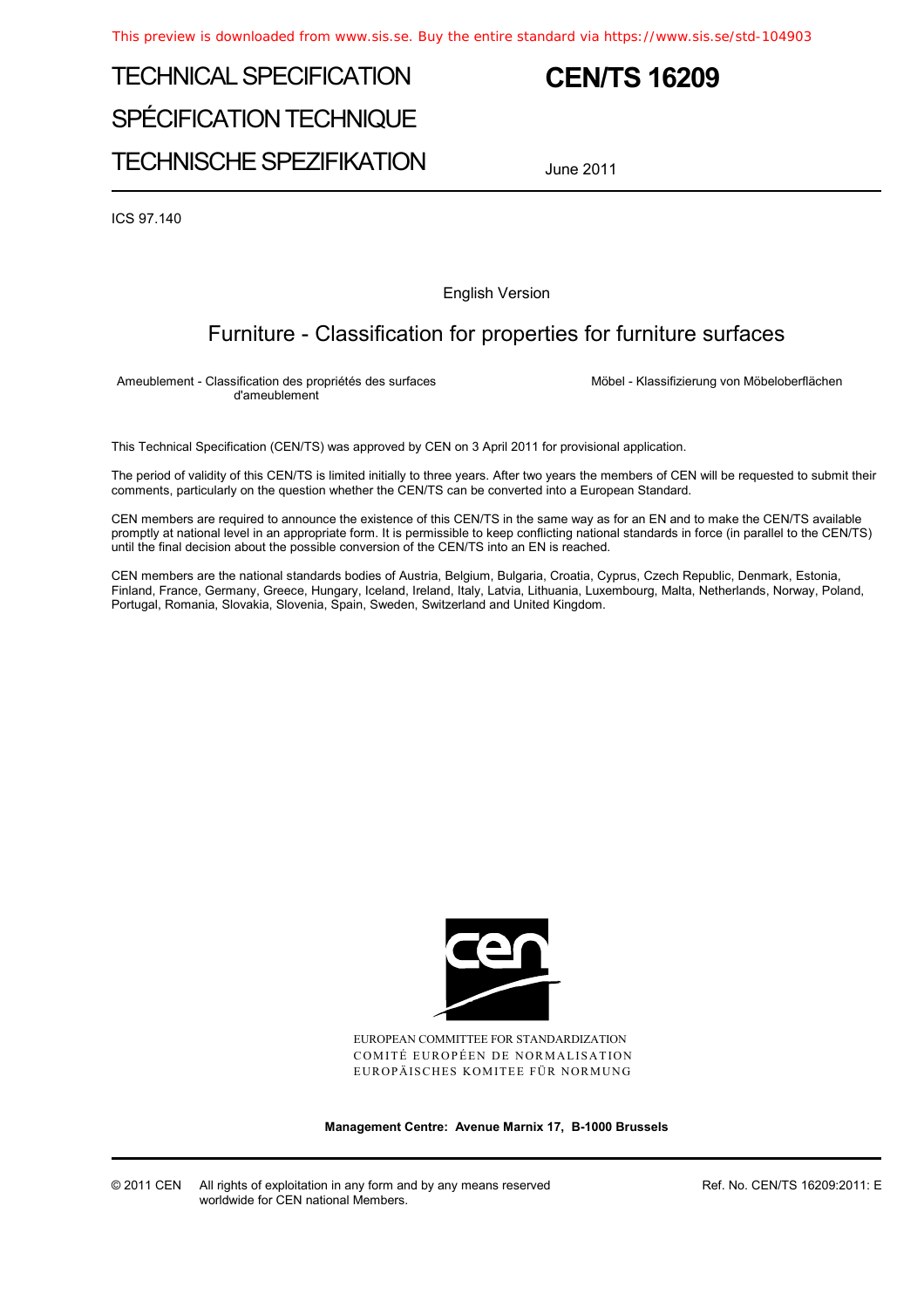This preview is downloaded from www.sis.se. Buy the entire standard via https://www.sis.se/std-104903<br>SIS-CEN/TS 16209:2014 (E)

### **Contents**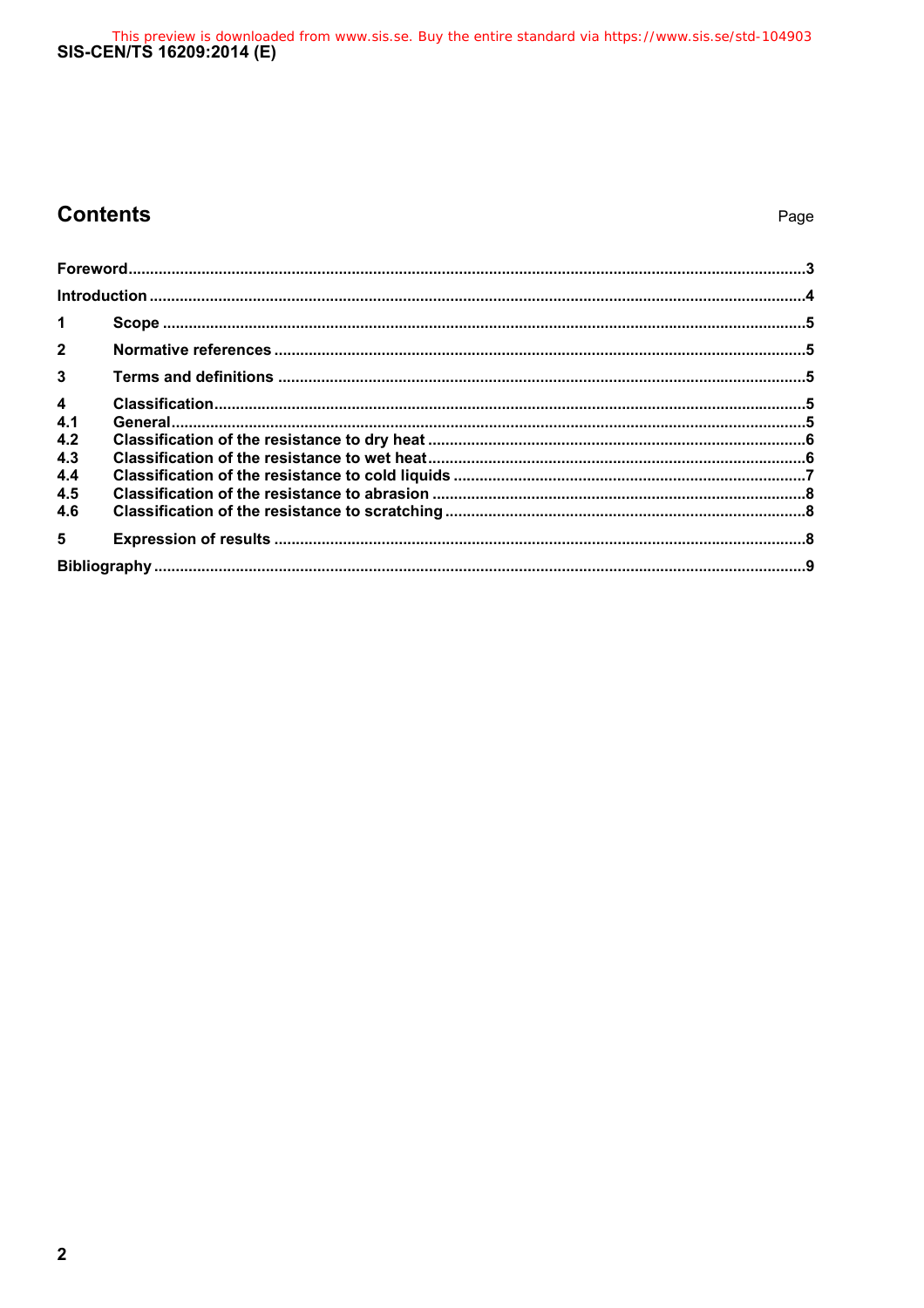### **Foreword**

This document (CEN/TS 16209:2011) has been prepared by Technical Committee CEN/TC 207 "Furniture", the secretariat of which is held by UNI.

Attention is drawn to the possibility that some of the elements of this document may be the subject of patent rights. CEN [and/or CENELEC] shall not be held responsible for identifying any or all such patent rights.

According to the CEN/CENELEC Internal Regulations, the national standards organizations of the following countries are bound to announce this Technical Specification: Austria, Belgium, Bulgaria, Croatia, Cyprus, Czech Republic, Denmark, Estonia, Finland, France, Germany, Greece, Hungary, Iceland, Ireland, Italy, Latvia, Lithuania, Luxembourg, Malta, Netherlands, Norway, Poland, Portugal, Romania, Slovakia, Slovenia, Spain, Sweden, Switzerland and the United Kingdom.